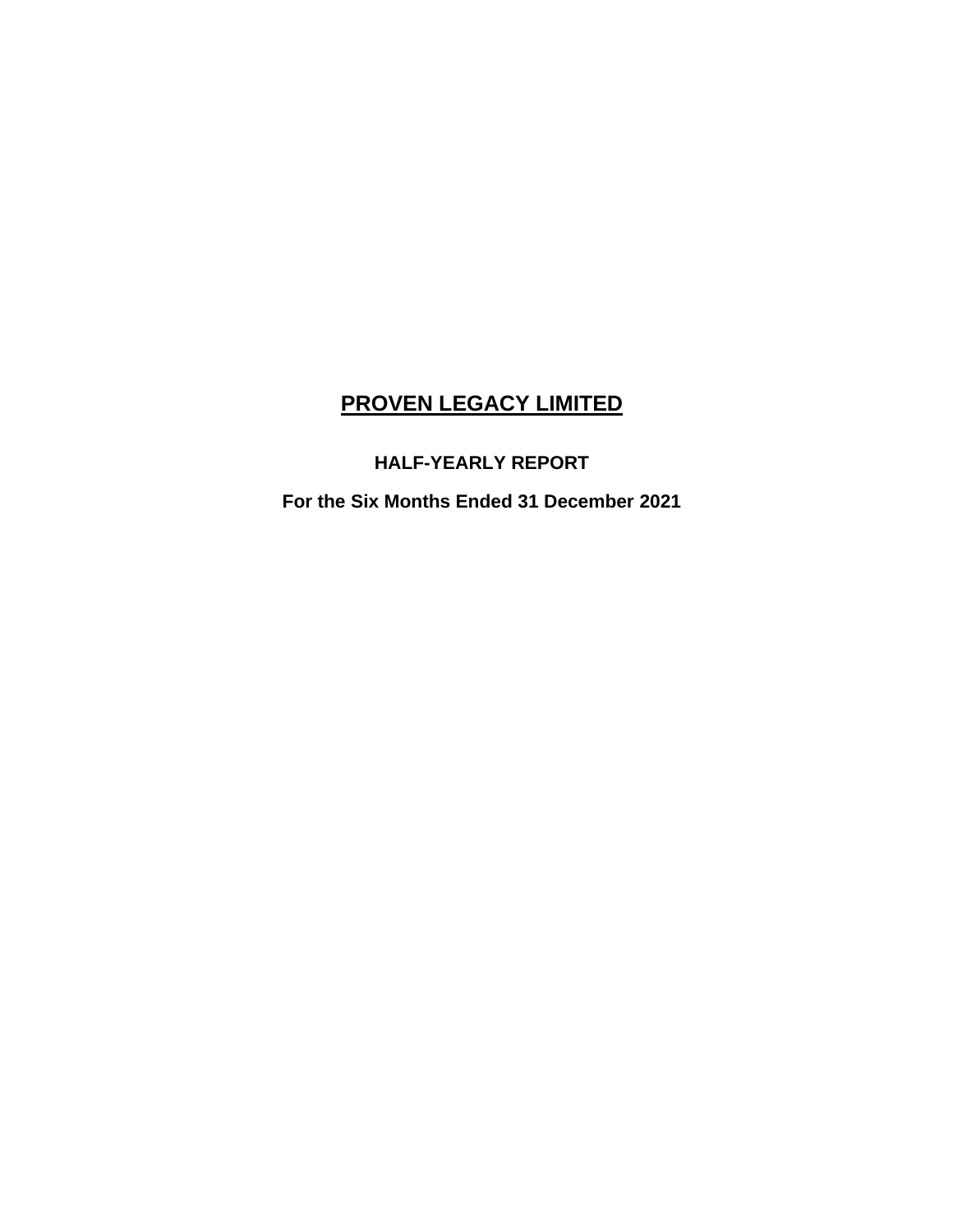## **INDEX TO THE HALF-YEARLY REPORT FOR THE SIX MONTHS ENDED 31 DECEMBER 2021**

|                                                     | <b>Page</b> |
|-----------------------------------------------------|-------------|
| <b>Chairman's Statement</b>                         | 3           |
| <b>Unaudited Condensed Income Statement</b>         | 4           |
| Unaudited Condensed Statement of Financial Position | 5           |
| Unaudited Condensed Statement of Changes in Equity  | 6           |
| Unaudited Condensed Statement of Cash Flows         |             |
| Notes to the Half-Yearly Report                     | 8           |
| Company Information                                 | 13          |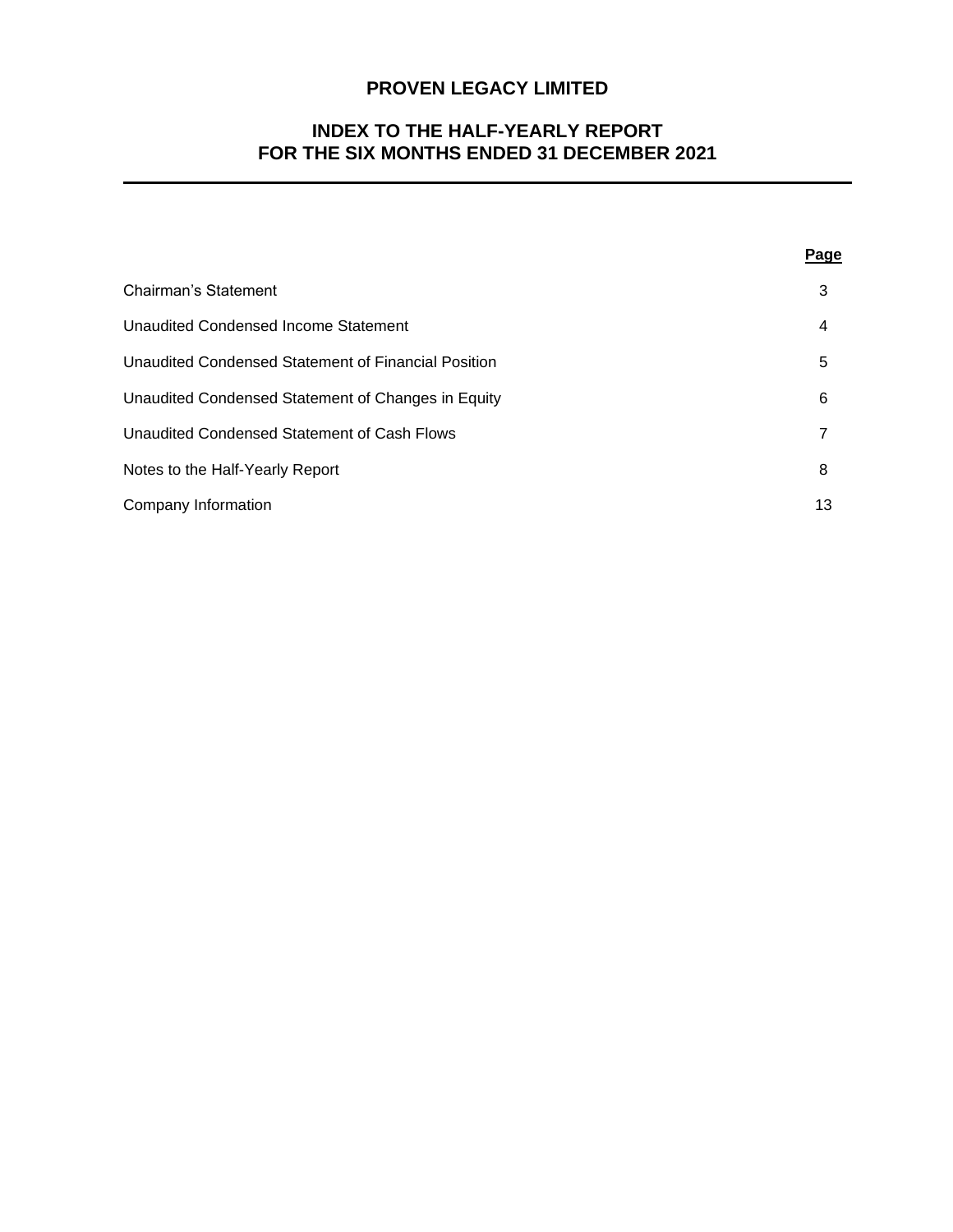#### **Introduction**

I have pleasure in presenting the half yearly report for ProVen Legacy Limited (the "Company") for the six months ended 31 December 2021.

#### **Net Asset Value**

During the six-month period, the Net Asset Value ("NAV") per Growth Share increased by 1.4p, from 105.0p to 106.4p at 31 December 2021. The NAV per Income Share decreased by 2.4p, from 103.3p to 100.9p at 31 December 2021, after the payment of a dividend to income shareholders on 17 December 2021 of 3.6p per share.

The difference in Net Asset Value between the two share classes is primarily a result of the dividend paid to Income Shareholders to date as well as the associated administrative costs.

#### **Results**

The net profit for the six-month period to 31 December 2021 was £42,440.

#### **Fundraising activities**

As stated in the Annual Report and Accounts for the year ended 30 June 2021, I am pleased to report that Beringea launched an Estate Planning Service with Armstrong Capital in early 2021.

#### **Lending activity**

As of 31 December 2021, the Company had advanced nine loans totalling £6,033,650. Of these, a total of £1,250,000 had been fully repaid. Of the remaining balance, total outstanding balances amounted to £2,547,143 at 31 December 2021.

In the six-month period, two further loans of £100,000 each were extended in October and December 2021 to Cogora Group Limited ("Cogora"), an existing portfolio company. These were repaid in full in November 2021 and January 2022 including any accrued interest on the balances.

#### **Post balance sheet events**

Subsequent to the period end, a new loan of £250,000 was made to Cryotanks Limited, a company which specialises in the rental, supply, installation, inspection and maintenance of cryogenic equipment. A term sheet for £750,000 was also signed in January 2022 with a new portfolio company. In January 2022, Cogora repaid the second £100,000 facility in full including any interest accrued on the balance to date. In addition, the Company extended a further £150,000 facility to Cogora on separate terms to the existing loan with Cogora.

Other than the matters described above, there were no material events during the period from 1 January 2022 to the date of this half yearly report.

#### **Outlook**

The Lending Adviser is currently in discussions with a number of other borrowers and these discussions are at various stages of engagement. Your Board is therefore confident there is a strong pipeline of lending opportunities available to deploy the capital and interest repayments received on the current portfolio, as well as funds raised in the near future.

**Jamie Perkins** Chairman 3 March 2022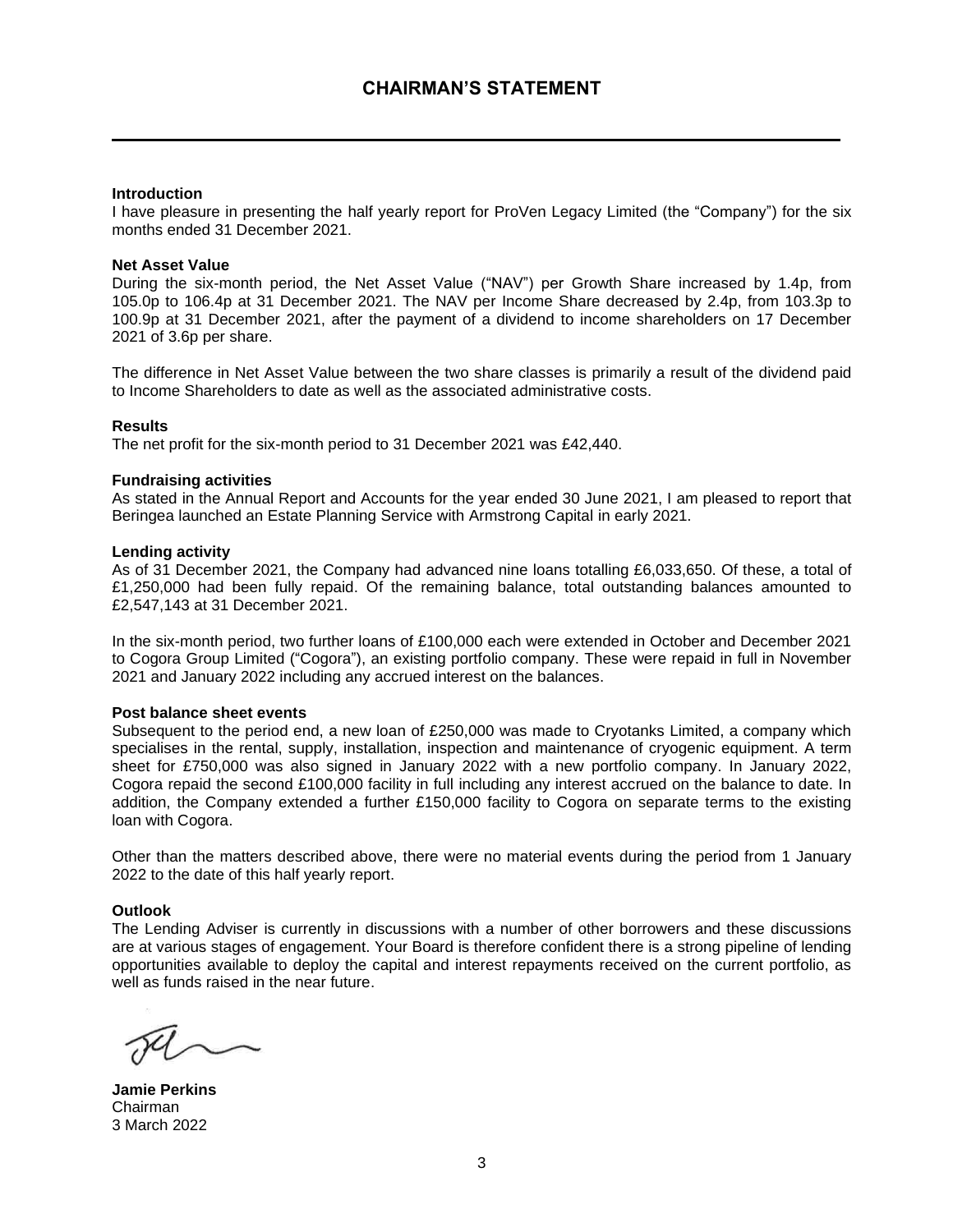## **UNAUDITED CONDENSED INCOME STATEMENT FOR THE SIX MONTHS ENDED 31 DECEMBER 2021**

|                                               |             | Six months ended<br>31 December 2021<br>(unaudited) | Six months ended<br>31 December 2020<br>(unaudited) |
|-----------------------------------------------|-------------|-----------------------------------------------------|-----------------------------------------------------|
|                                               | <b>Note</b> | £                                                   | £                                                   |
| Loan interest income                          |             | 111,657                                             | 78,616                                              |
| Other income                                  |             | 7,500                                               | 3,678                                               |
| Set-up costs                                  | 10          |                                                     |                                                     |
| Administrative expenses                       |             | (65, 302)                                           | (42, 751)                                           |
| <b>Operating profit</b>                       |             | 53,855                                              | 39,543                                              |
| Interest income                               |             | 10                                                  | 19                                                  |
| Bank charges                                  |             | (182)                                               | (275)                                               |
| Profit on ordinary activities before taxation |             | 53,683                                              | 39,287                                              |
| Taxation                                      |             | (11, 243)                                           | (7, 465)                                            |
| Profit on ordinary activities after taxation  |             | 42,440                                              | 31,822                                              |

The Company has no recognised gains or losses other than the results as set out above and accordingly a separate statement of other comprehensive income has not been prepared.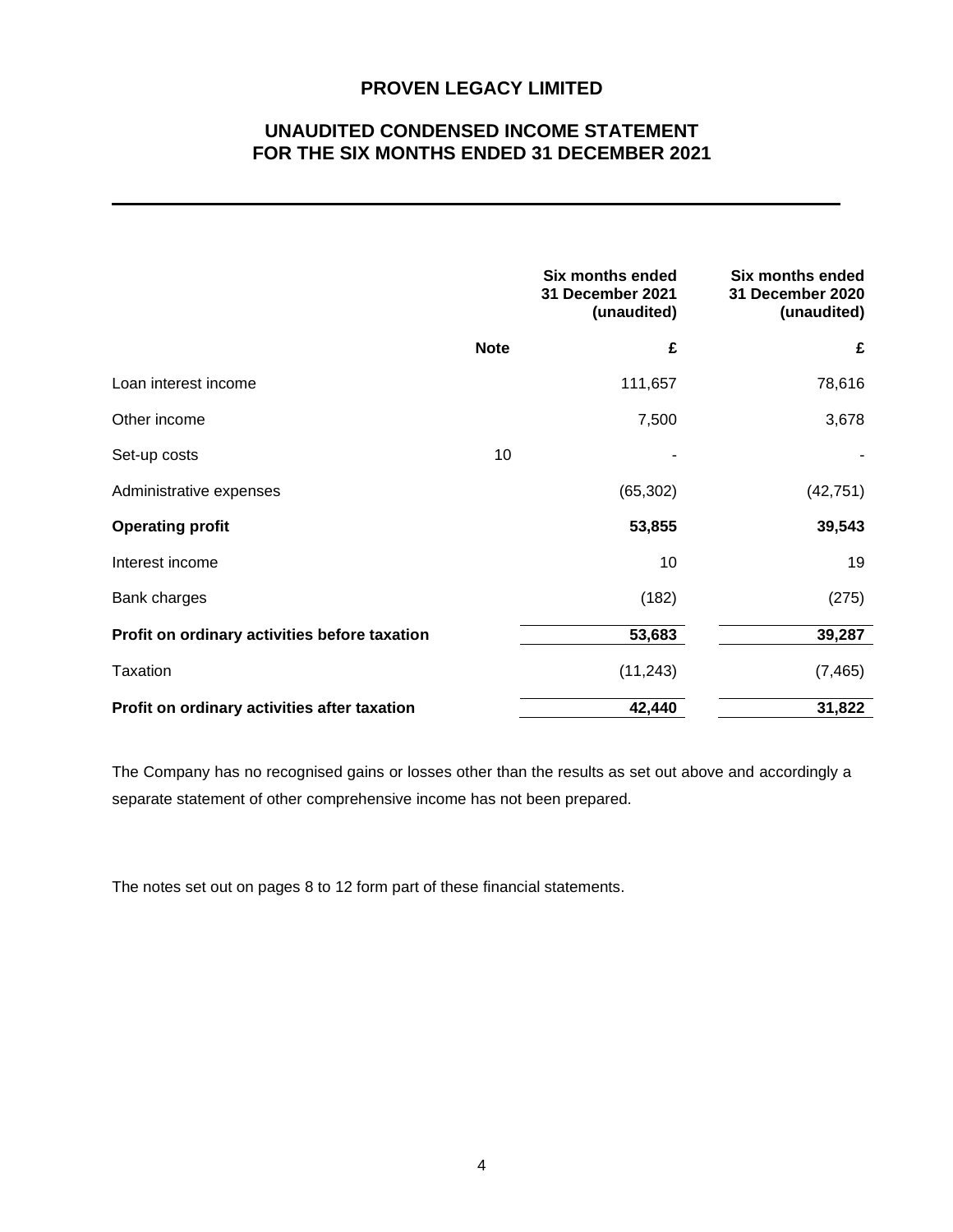## **UNAUDITED CONDENSED STATEMENT OF FINANCIAL POSITION AS AT 31 DECEMBER 2021**

|                                                                                                                         |             | <b>As at 31</b><br>December 2021<br>(unaudited) | As at 30 June<br>2021 (audited) |
|-------------------------------------------------------------------------------------------------------------------------|-------------|-------------------------------------------------|---------------------------------|
|                                                                                                                         | <b>Note</b> | £                                               | £                               |
| <b>Fixed Assets</b><br>Loans                                                                                            | 9           | 2,547,143                                       | 2,750,332                       |
| <b>Current assets</b><br>Debtors<br>Cash at bank and in hand                                                            |             | 37,271<br>951,255                               | 44,192<br>795,785               |
| Creditors – amounts falling due within one<br>year                                                                      |             | (89, 214)                                       | (58, 957)                       |
| <b>Net current assets</b>                                                                                               |             | 899,312                                         | 781,020                         |
| <b>Total assets less current liabilities</b>                                                                            |             | 3,446,455                                       | 3,531,352                       |
| <b>Capital and reserves</b><br>Called up share capital<br>Share premium<br>Unallotted share capital<br>Revenue reserves | 8           | 32,463<br>3,003,890<br>410,102                  | 33,678<br>2,917,468<br>580,206  |
| <b>Total equity shareholders' funds</b>                                                                                 |             | 3,446,455                                       | 3,531,352                       |
| Net Asset Value per Redeemable Growth<br><b>Share</b>                                                                   |             | 106.4p                                          | 105.0p                          |
| Net Asset Value per Redeemable Income<br><b>Share</b>                                                                   |             | 100.9p                                          | 103.3p                          |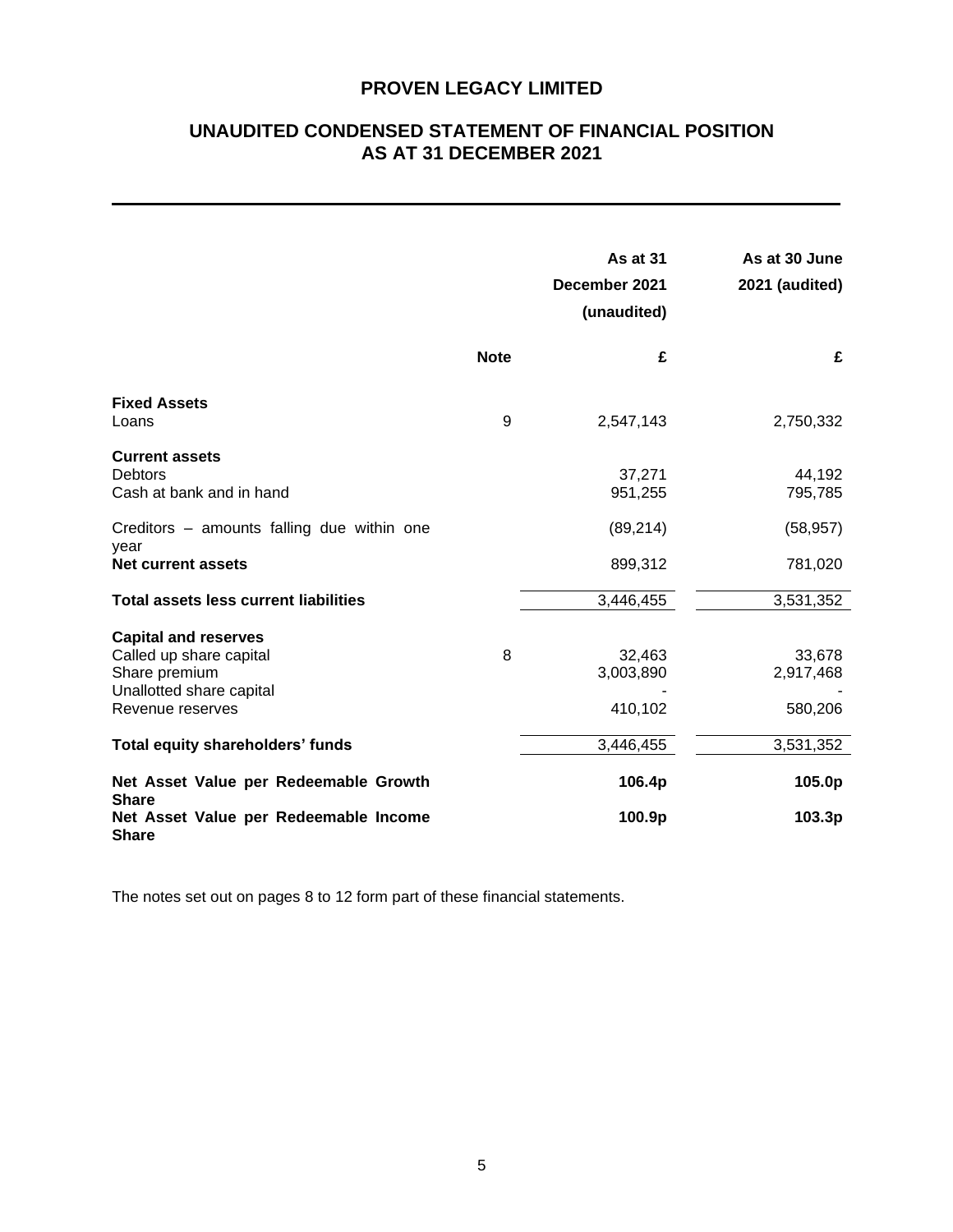## **UNAUDITED CONDENSED STATEMENT OF CHANGES IN EQUITY FOR THE SIX MONTHS ENDED 31 DECEMBER 2021**

|                                               | Called up<br>share<br>capital | <b>Share</b><br>premium | <b>Unallotted</b><br>share<br>capital | <b>Revenue</b><br>reserve | Total      |
|-----------------------------------------------|-------------------------------|-------------------------|---------------------------------------|---------------------------|------------|
| Six months to 31 December 2021<br>(unaudited) | £                             | £                       | £                                     | £                         | £          |
| At 1 July 2021                                | 33,678                        | 2,917,468               | ۰                                     | 580,206                   | 3,531,352  |
| Issue of new shares in the period             | 827                           | 86,422                  |                                       | $\overline{\phantom{0}}$  | 87,249     |
| Share issue costs                             |                               |                         |                                       |                           |            |
| Redemption of shares                          | (2,042)                       |                         | $\blacksquare$                        | (208, 260)                | (210, 302) |
| Dividends paid                                |                               |                         | $\overline{\phantom{0}}$              | (4,284)                   | (4, 284)   |
| Total comprehensive profit                    |                               |                         | $\overline{\phantom{0}}$              | 42,440                    | 42,440     |
| At 31 December 2021                           | 32,463                        | 3,003,890               | ۰                                     | 410,102                   | 3,446,455  |

|                                               | Called up<br>share<br>capital | <b>Share</b><br>premium | <b>Unallotted</b><br>share<br>Capital | Revenue<br>reserve | <b>Total</b> |
|-----------------------------------------------|-------------------------------|-------------------------|---------------------------------------|--------------------|--------------|
| Six months to 31 December 2020<br>(unaudited) | £                             | £                       | £                                     | £                  | £            |
| At 1 July 2020                                | 30,666                        | 3,053,552               | 225,000                               | 52,089             | 3,361,307    |
| Issue of new shares in the period             | 3,585                         | 371,416                 | (225,000)                             | $\blacksquare$     | 150,001      |
| Share issue costs                             |                               | (7,500)                 |                                       | ٠                  | (7,500)      |
| Total comprehensive profit                    |                               |                         |                                       | 31,822             | 31,822       |
| At 31 December 2020                           | 34,251                        | 3,417,468               |                                       | 83,911             | 3,535,630    |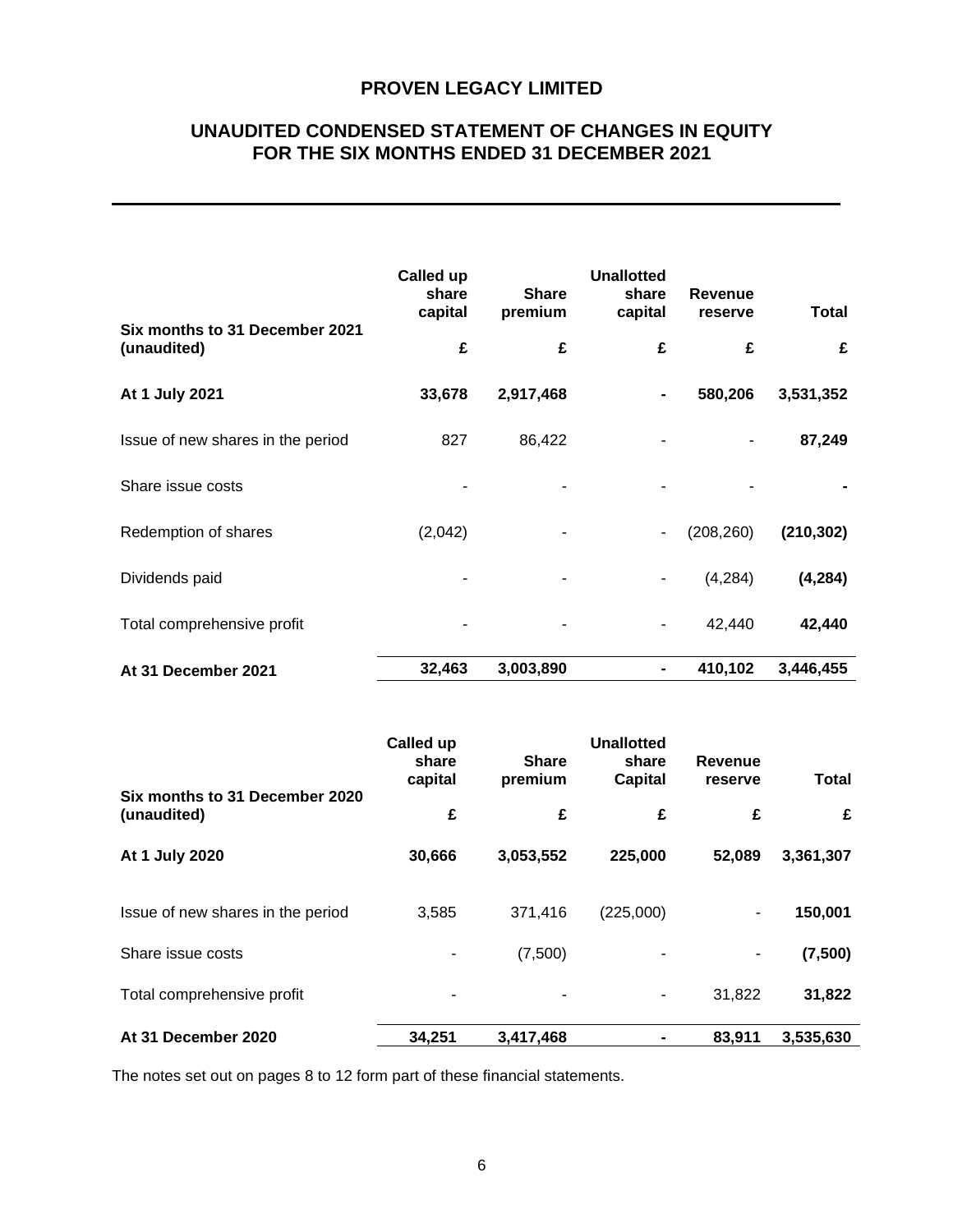## **UNAUDITED CONDENSED STATEMENT OF CASH FLOWS FOR THE SIX MONTHS ENDED 31 DECEMBER 2021**

|                                                                                               | <b>Six months</b><br>Ended 31<br>December 2021<br>(unaudited) | <b>Six months</b><br>Ended 31<br>December 2020<br>(unaudited) |
|-----------------------------------------------------------------------------------------------|---------------------------------------------------------------|---------------------------------------------------------------|
|                                                                                               | £                                                             | £                                                             |
| Profit on ordinary activities after taxation                                                  | 42,440                                                        | 31,822                                                        |
| Loans advanced<br>Capital repayments received<br>Decrease in debtors<br>Increase in creditors | (200,000)<br>403,189<br>6,921<br>30,257                       | (2,275,000)<br>188,867<br>16,399<br>2,129                     |
| Net cash used in operating activities                                                         | 282,807                                                       | (2,035,783)                                                   |
| Cash flows from investing activities                                                          |                                                               |                                                               |
| Cash flows from financing activities                                                          |                                                               |                                                               |
| Proceeds from share issue<br>Share issue costs<br>Shares redeemed<br>Dividends paid           | 87,250<br>(210, 303)<br>(4,284)                               | 150,001<br>(7,500)                                            |
| Net cash from financing                                                                       | (127, 337)                                                    | 142,501                                                       |
| Increase/(decrease) in cash and cash equivalents                                              | 155,470                                                       | (1,893,282)                                                   |
| Cash at beginning of period                                                                   | 795,785                                                       | 2,572,500                                                     |
| Net cash inflow/(outflow) for the period                                                      | 155,470                                                       | (1,893,282)                                                   |
| Cash at end of period                                                                         | 951,255                                                       | 679,218                                                       |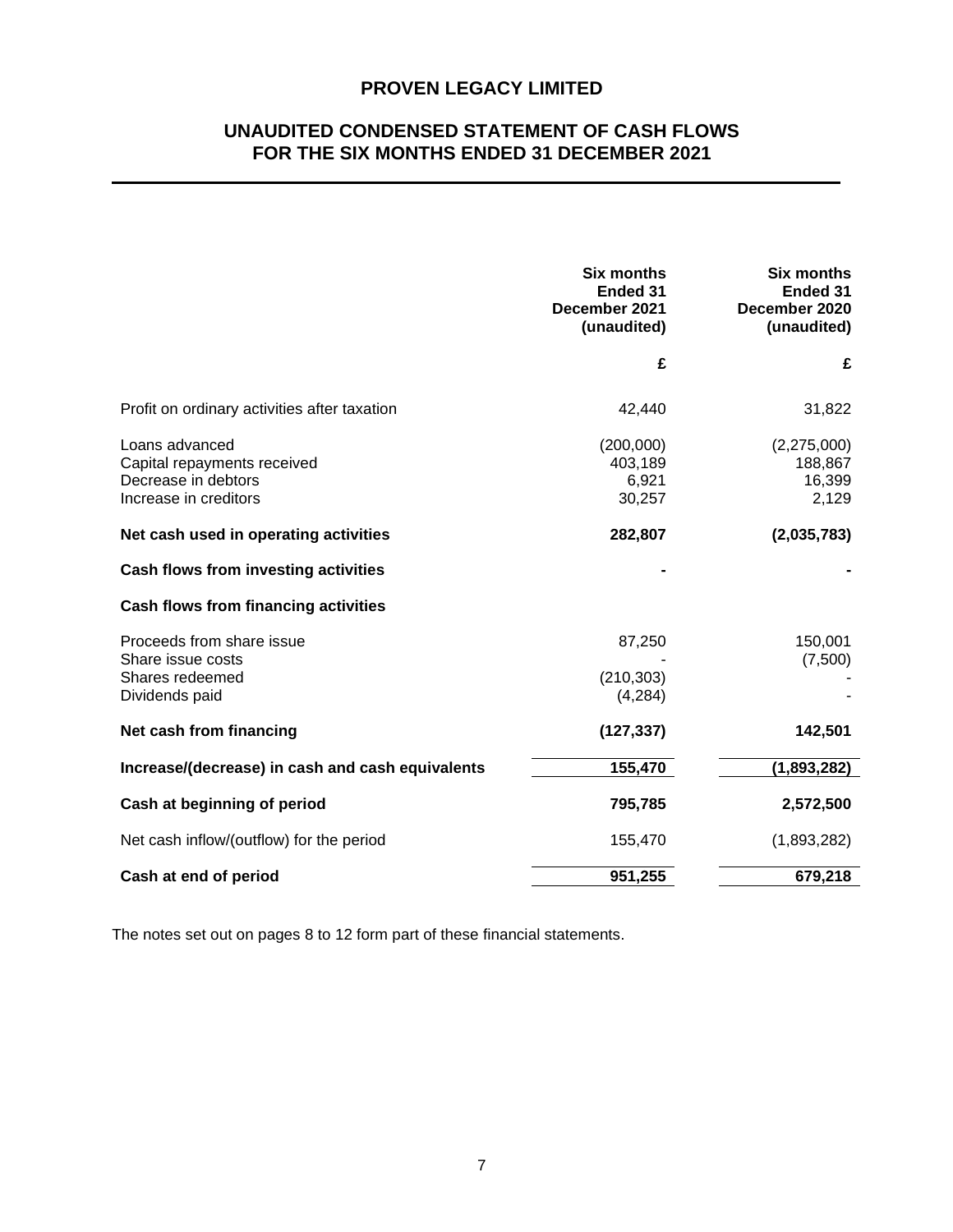#### **1) Accounting policies**

The Company has prepared its financial statements under Financial Reporting Standard 104 ("FRS104").

The following accounting policies have been applied consistently throughout the period. Further details of principal accounting policies were disclosed in the Annual Report and Accounts for the year to 30 June 2021.

#### **Income**

Interest receivable on loans is recognised on an accruals basis.

#### **Expenses**

All expenses (inclusive of VAT) are accounted for on an accruals basis.

#### **Loans**

Loans are recognised when the Company becomes a party to the contractual provisions of the loans. Loans are initially recognised at transaction price and subsequently recognised at amortised cost, less any allowance for impairment. Loans are derecognised when the contractual rights to cash flows expire or have been settled.

#### **Cash at bank and in hand**

Cash at bank and in hand comprises cash in hand or on-demand deposits.

#### **Capital and reserves**

Capital and reserves for the Company represent the following:

Share capital – the nominal value of shares issued, increased for subsequent share issues or reduced due to shares bought back by the Company for cancellation.

Share premium – this reserve contains the excess of gross proceeds over the nominal value of shares allotted, less any share issue costs.

Unallotted share capital – this reserve contains any consideration received for the issue of share capital, but which, at the date of these accounts, is yet to be formally issued and allotted to the individuals who paid such consideration.

Revenue reserve - the cumulative net return or loss of the Company.

- **2)** All revenue and capital items in the Unaudited Condensed Income Statement derive from continuing operations.
- **3)** There are no other items of comprehensive income other than those disclosed in the Unaudited Condensed Income Statement.
- **4)** The Company has only one operating segment as reported to the Board of Directors in their capacity as chief operating decision makers and derives its income from loans arranged with a variety of small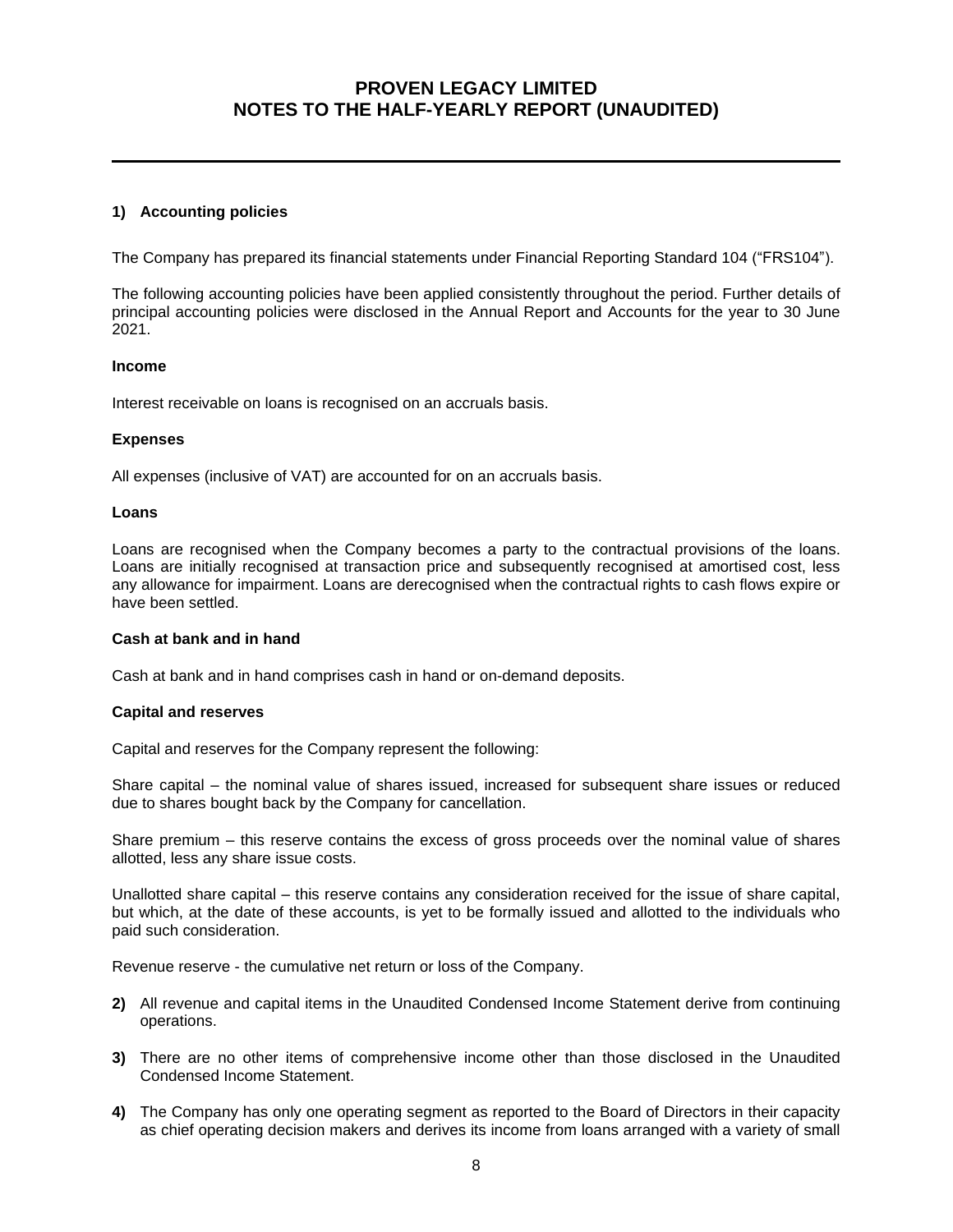and medium sized UK private companies.

- **5)** The comparative figures are in respect of the year ended 30 June 2021 and the six-month period ended 31 December 2020.
- **6)** Basic and diluted NAV per share for the period has been calculated on 3,246,192 shares, being the number of shares in issue at the period end.

#### **7) Contingencies, Guarantees and Financial Commitments**

At 31 December 2021, the Company had no other contingent liabilities, guarantees and financial commitments.

#### **8) Share capital**

|                                        | (unaudited)<br>31 December 2021 |        | (audited)<br>30 June 2021 |        |
|----------------------------------------|---------------------------------|--------|---------------------------|--------|
|                                        | <b>Number</b>                   | Amount | <b>Number</b>             | Amount |
|                                        |                                 | £      |                           |        |
| Ordinary Shares of £1 each             |                                 |        |                           | 2      |
| Redeemable Growth Shares of £0.01 each | 3,127,200                       | 31,272 | 3,148,572                 | 31,486 |
| Redeemable Income Shares of £0.01 each | 118.990                         | 1.190  | 218,990                   | 2,190  |
| Total                                  |                                 | 32,464 |                           | 33,678 |

#### Share movement in the period

During the period, movements in the Company's share capital were as follows:

|                        | Redeemable<br><b>Growth Shares</b> |         | Redeemable<br><b>Income Shares</b> |         | <b>Ordinary Shares</b> |              |
|------------------------|------------------------------------|---------|------------------------------------|---------|------------------------|--------------|
|                        | Number                             | Amount  | <b>Number</b>                      | Amount  | <b>Number</b>          | Amount       |
|                        |                                    | £       |                                    | £       |                        | £            |
| As at 1 July 2021      | 3,148,572                          | 31.486  | 218,990                            | 2.190   | 2                      | $\mathbf{2}$ |
| Issued in the period   | 82,813                             | 827     |                                    |         |                        |              |
| Redeemed in the period | (104, 185)                         | (1,042) | (100,000)                          | (1,000) |                        |              |
| As at 31 December 2021 | 3,127,200                          | 31.271  | 118.990                            | 1,190   | 2                      | $\mathbf{2}$ |

During the period, 82,813 Redeemable Growth Shares were issued at an average price of £1.05 per Redeemable Growth Share, with an aggregate consideration of £87,250. There were no share issue costs.

During the period, 104,185 Redeemable Growth Shares were redeemed at an average price of £1.04 per Redeemable Growth Share, with an aggregate consideration of £108,035.

During the period, 100,000 Redeemable Income Share were redeemed at a price of £1.02 per Redeemable Income Share, with a consideration of £102,267.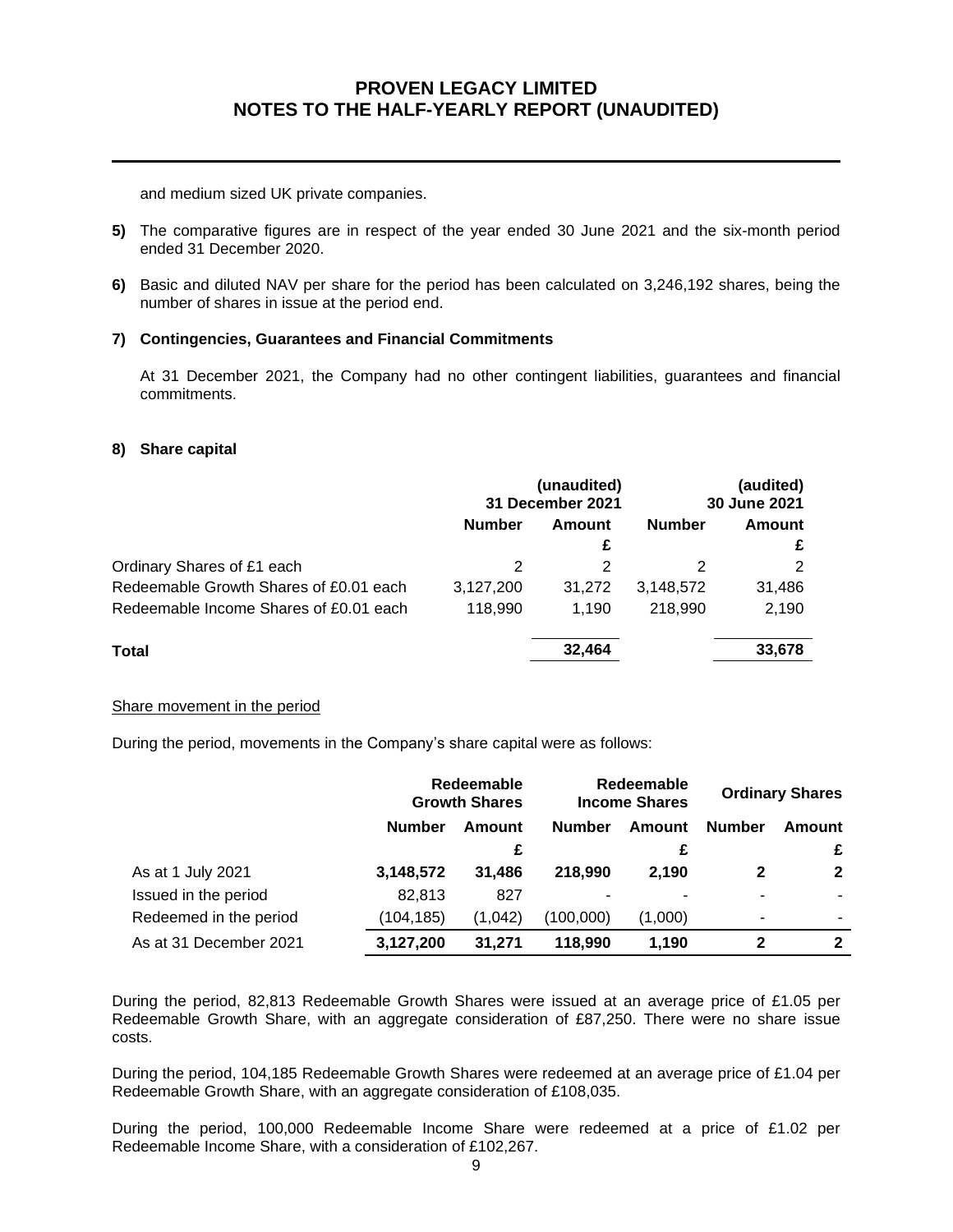Under the terms of the Offer for Subscription dated 3 June 2016 ("2016 Offer"), the Offer for Subscription dated 7 August 2017 ("2017 Offer"), the Offer for Subscription dated 21 August 2018 ("2018 Offer") and the Offer for Subscription dated 17 September 2019 ("2019 Offer"), Shareholders have the ability to redeem shares in accordance with the terms and conditions set out in the aforementioned offers.

As stated in the Annual Report and Accounts for the year ended 30 June 2021, the Lending Adviser has launched an Estate Planning Service with solar experts, Armstrong Capital.

#### **9) Loans**

| Six months to 31 December 2021<br>Debt instruments measured at amortised cost | £                    |
|-------------------------------------------------------------------------------|----------------------|
| Loans at 1 July 2021<br>Loans advanced                                        | 2,750,332<br>200,000 |
| Capital repayments                                                            | (403,189)            |
| Loans at 31 December 2021                                                     | 2,547,143            |
| Year to 30 June 2021<br>Debt instruments measured at amortised cost           | £                    |
| Loans at 1 July 2020<br>Loans advanced                                        | 821,663<br>2,425,000 |
| Capital repayments                                                            | (496,331)            |
| Loans at 30 June 2021                                                         | 2,750,332            |

#### **10) Controlling Party and related party transactions**

In the opinion of the Directors, there is no immediate or ultimate controlling party.

Malcolm Moss, a Director of the Company, is also a Partner of Beringea LLP. Beringea LLP was the Company's Lending Adviser and Administration Manager during the period.

During the period from 1 July 2021 to 31 December 2021, fees payable to Beringea LLP in its capacity as Administration Manager amounted to £8,692. The full amount remains outstanding at 31 December 2021 in respect of administration fees.

£4,000 initial fees were due to Beringea LLP in its capacity as Lending Adviser following the facilities extended to Cogora Group Limited. Furthermore, Beringea LLP is also due £10,000 monitoring fees in relation to its ongoing management of the Cloud 8 Limited and Premier Employer Solutions Limited facilities.

**11)** The unaudited financial statements set out herein have not been subject to review by the auditor and do not constitute statutory accounts within the meaning of Section 434 of the Companies Act 2006. They have therefore not been delivered to the Registrar of Companies. The figures for the period ended 30 June 2021 have been extracted from the financial statements for that period, which have been delivered to the Registrar of Companies; the Auditor's report on those financial statements was unqualified.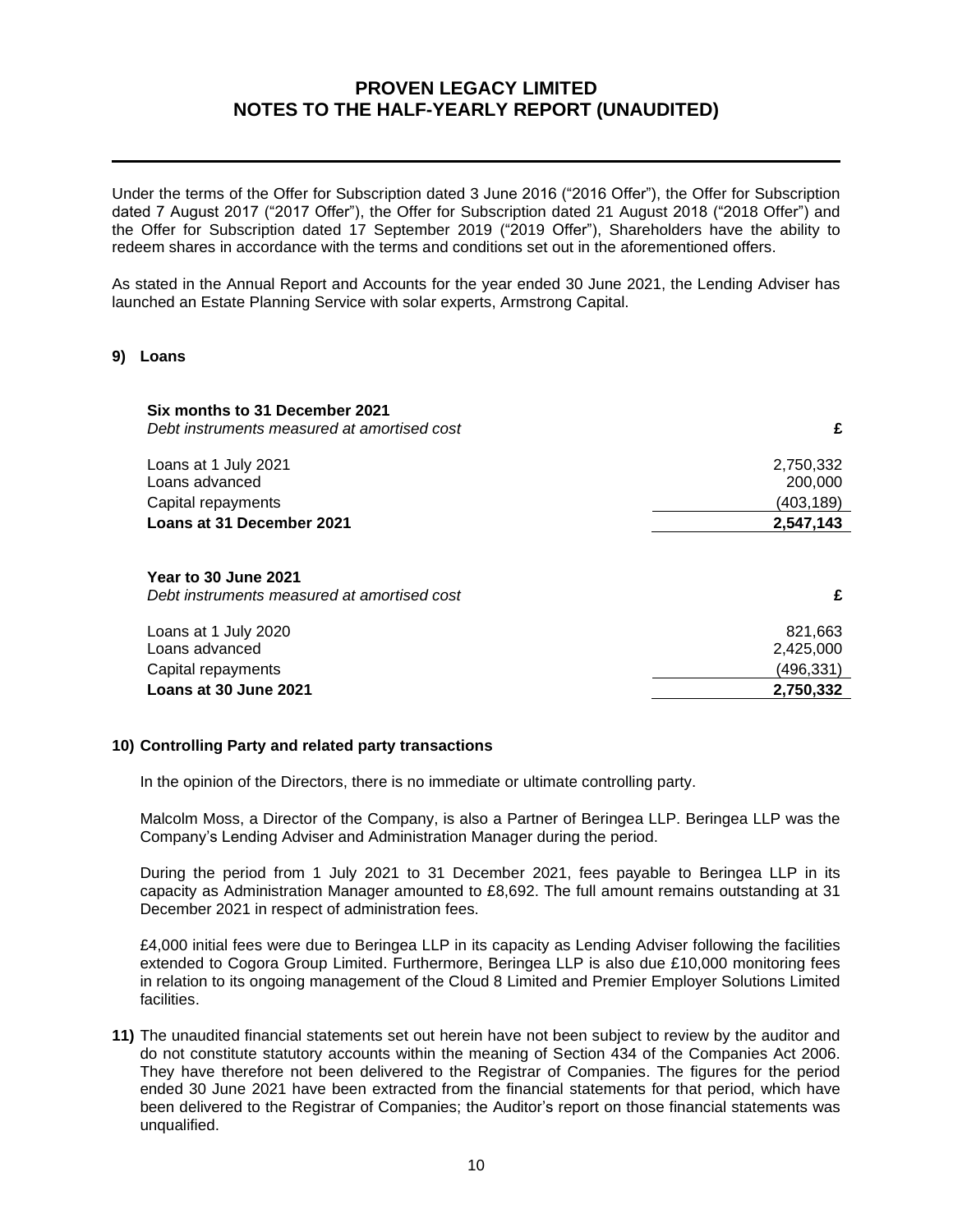**12)** The Directors confirm that, to the best of their knowledge, the half-yearly financial statements have been prepared in accordance with Financial Reporting Standard 104 issued by the Financial Reporting Council.

#### **13) Principal risks**

The Company's operations expose the Company to a number of risks associated with financial instruments. The principal financial risks arising from the Company's operations are:

- Interest rate risk (as part of market risk)
- Credit risk; and
- Liquidity risk.

#### *Interest rate risk*

Interest rate risk is the risk that a change in interest rates will affect the financial performance or financial position of the Company. Interest rate risk is expected to be minimal as the loans attract interest at a fixed rate.

#### *Credit risk*

Credit risk is the risk that a counterparty to a financial instrument is unable to discharge a commitment to the Company made under that instrument. The Company is exposed to credit risk predominately through its loans and cash deposits. The Lending Adviser manages credit risk on loans through regular contact with the borrowers and through review of management accounts and other financial information. Credit risk is also mitigated by taking security over the borrower's assets. The level of security is a key means of managing credit risk on loans.

Cash is held by the Royal Bank of Scotland plc, rated A by Standard and Poor's, rated A+ by Fitch, and ultimately part-owned by the UK Government. Consequently, the Directors consider that the risk profile associated with cash is low.

There have been no impairment charges recognised during the period that are directly attributable to changes in credit risk.

The Company's exposure to credit risk is summarised as follows:

| Cash and cash equivalents | 951,255   |
|---------------------------|-----------|
| Loans                     | 2,547,143 |
|                           | 3,498,398 |

#### *Liquidity risk*

Liquidity risk is the risk that the Company encounters difficulties in meeting obligations associated with its financial liabilities.

The Company always aims to hold sufficient level of cash in order to meet expenses and other cash outflows as required. The Company will generally seek to structure loans with monthly or quarterly repayments, where appropriate. For these reasons, the Board believes that the Company's exposure to liquidity risk is minimal.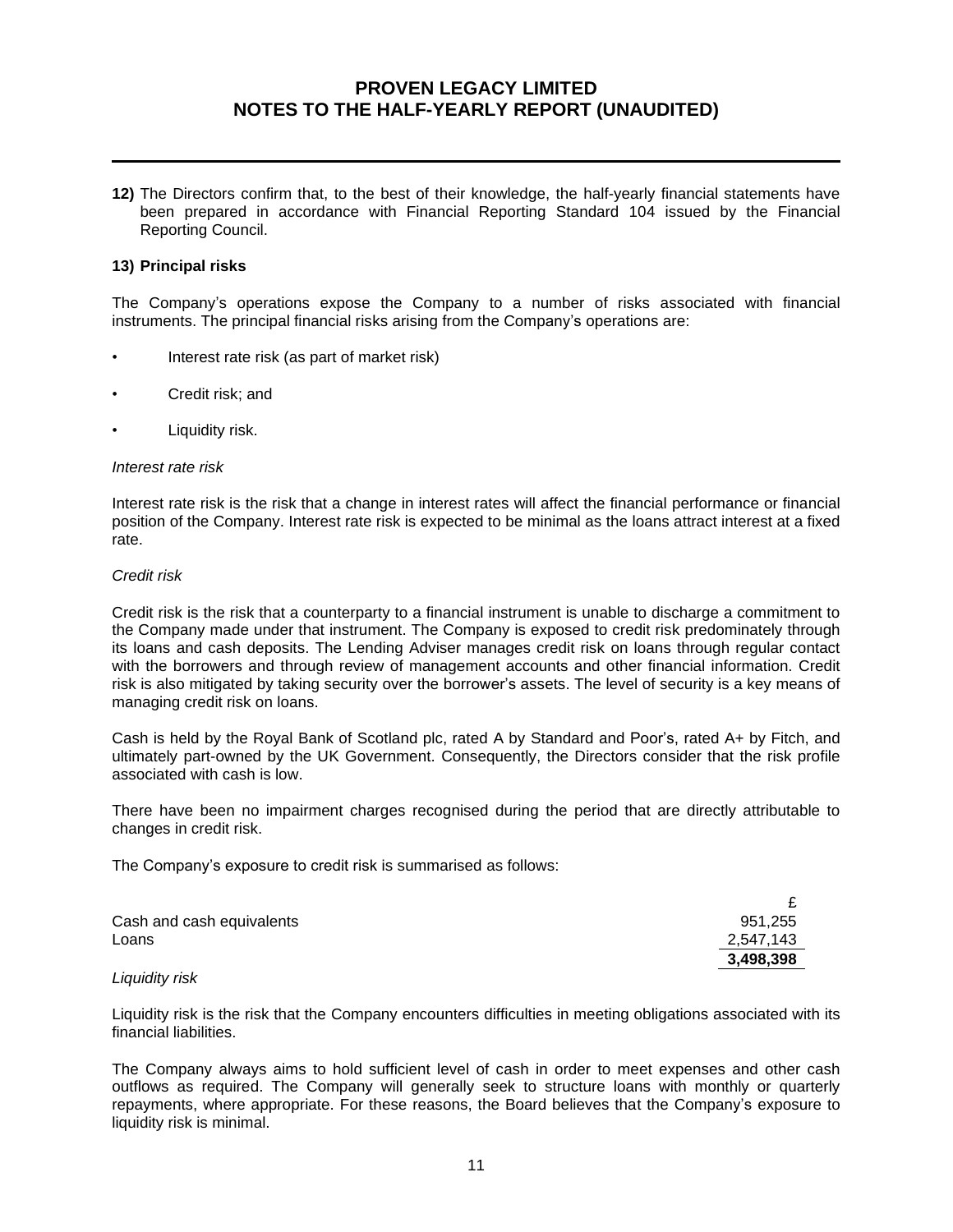The Company's matched bargain service will seek to satisfy any redemption requests received from the Company's shareholders, which mitigates the liquidity risk surrounding redemptions.

As at 31 December 2021, no creditors are past due.

The below sets out a summary of the Company's assets and liabilities by expected maturity:

|                                   | Loans     | Cash    | <b>Creditors</b> |
|-----------------------------------|-----------|---------|------------------|
|                                   |           |         |                  |
| Receivable after more than 1 year | 2,138,260 | ٠.      | (10, 409)        |
| Receivable/(due) within 1 year    | 408.883   | 951.255 | (78, 805)        |
| Total                             | 2.547.143 | 951,255 | (89, 214)        |

#### **14) Going concern**

The Directors have, at the time of approving the financial statements, a reasonable expectation that the Company has adequate resources to continue in operational existence for the foreseeable future. Thus, they adopt the going concern basis of accounting in preparing the financial statements.

#### **15) Post balance sheet events**

Subsequent to the period end, a new loan of £250,000 was made to Cryotanks Limited, a company which specialises in the rental, supply, installation, inspection and maintenance of cryogenic vessels, vaporisers and associated equipment. A term sheet for £750,000 was also signed in January 2022 with a new portfolio company. In January 2022, Cogora Group Limited repaid the second £100,000 facility in full including any interest accrued on the balance to date. In addition, the Company extended a further £150,000 facility to Cogora Group Limited on separate terms to their existing loan.

Other than the matters described above, there were no material events during the period from 1 January 2022 to the date of this half yearly report.